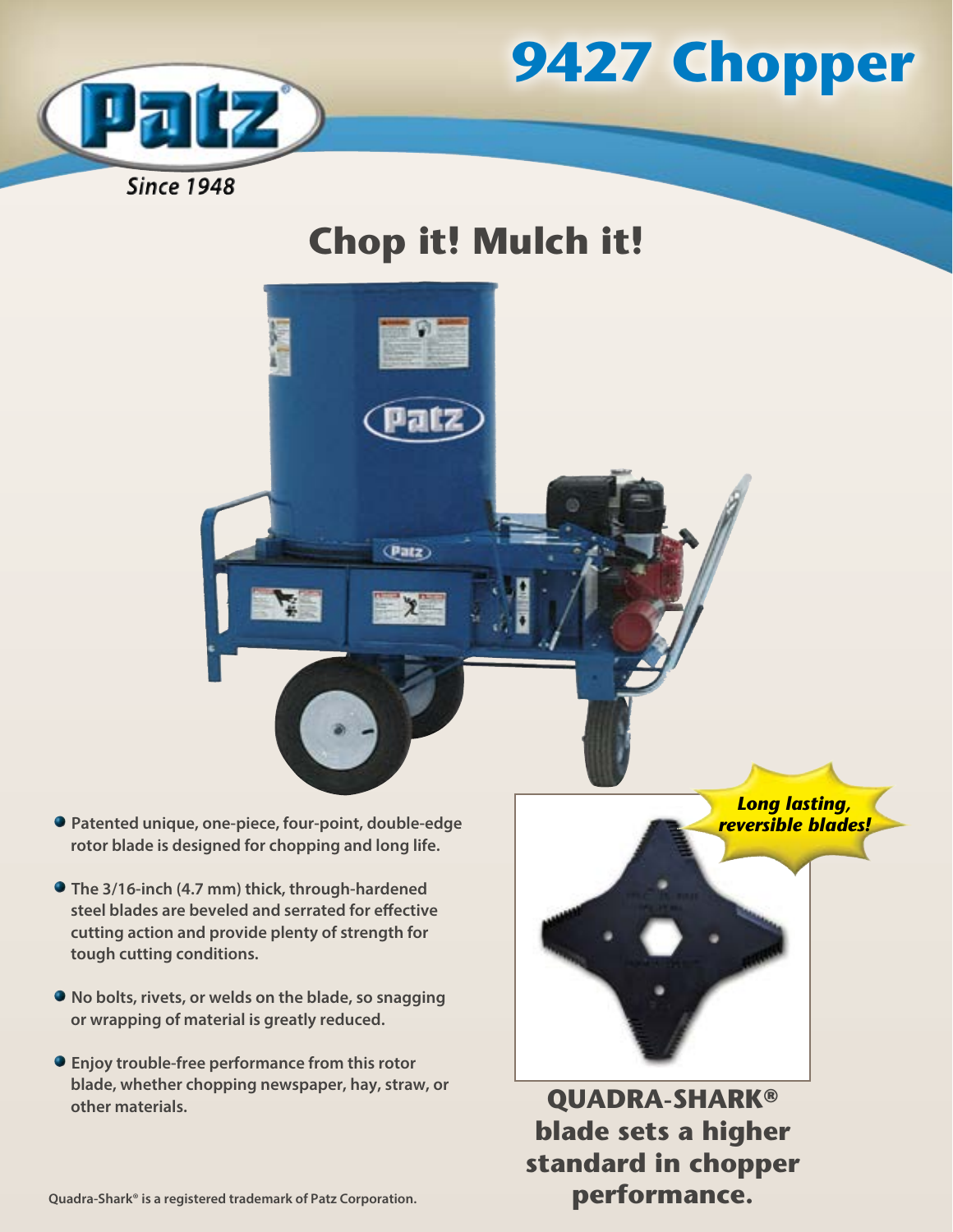

**Save materials... Save time... Save labor... The Patz Chopper uses less straw** 

**No matter where you use it, the 9427 Chopper will save you time and labor! No more shaking straw by hand for cow bedding!**





**Uniform coverage… Provides a professional appearance for your finished project!** 

**The Patz chops faster and better than the (other brand) we had previously. It's a very good product***. -Dairy Farmer from Redwood, NY*

#### **Also available:**



**Stationary with Bottom Discharge. Shown with Optional Electric Motor.**



*I chopped 120 tons of hay and haven't turned the blade over. We've had no blade breakage. They still chop well after chopping 120 tons of hay.*

*-Dairyman from Kenyon, MN*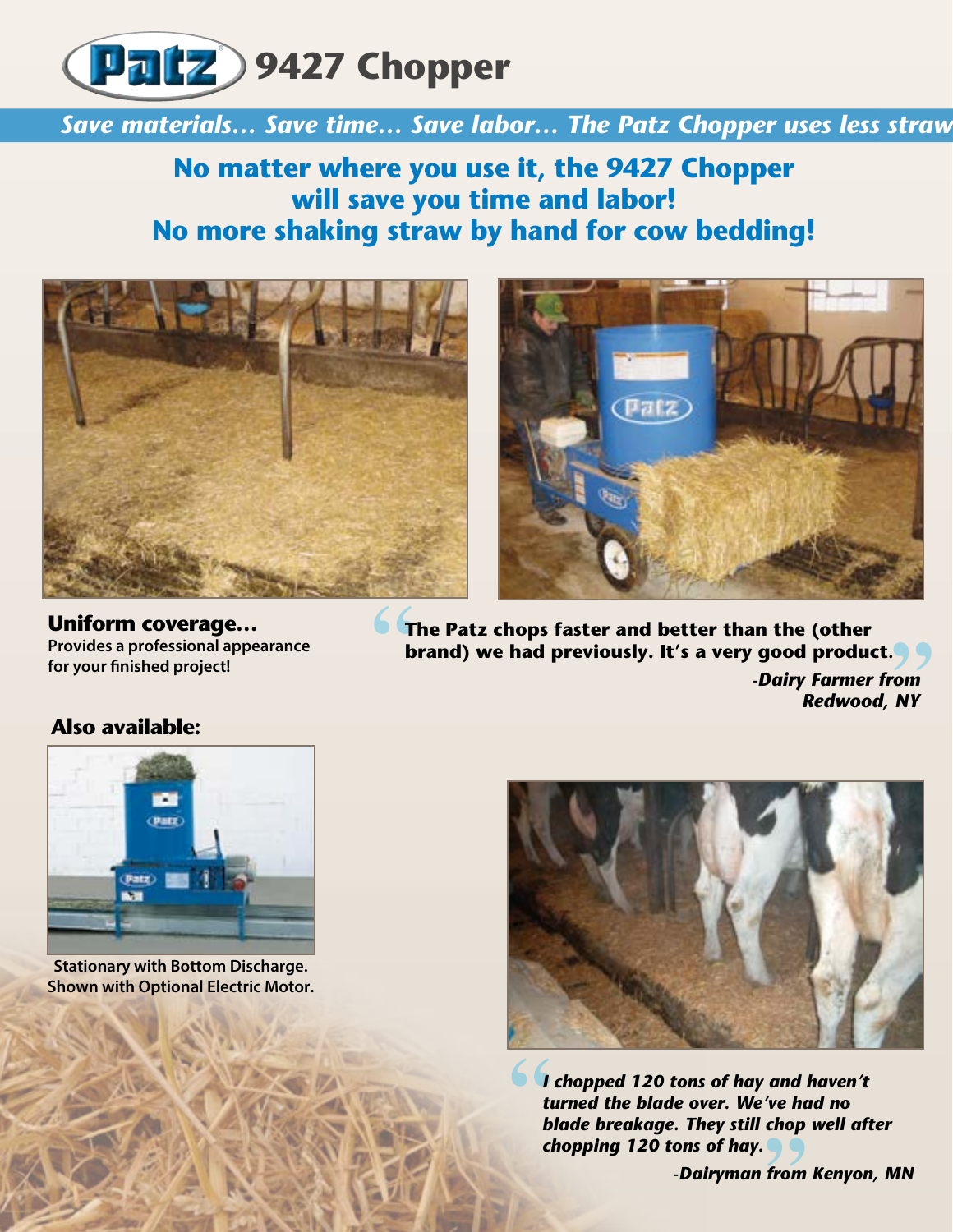#### *And covers more area in less time!*

### **Reverse or replace blades quickly and easily!**

**Simply lift the deck and disassemble the rotor shaft. The belts can be easily removed from the rotor shaft pulley. Also, there are no knives to unbolt or bolt together.**



**The rotor assembly has 20 rotor blades in a spiral mounting to provide fast, efficient cutting.** 

**Large 5-inch (127 mm) diameter, diecast aluminum spacers reduce wrapping. The 11 ⁄2 - inch (38 mm) diameter hex shaft is strong to handle the torque.** 

**The rotor speed of 2,850 RPM cuts at a high-volume rate. There is a double-belt drive to the rotor.**



**The deck is hinged for convenient inspection of the rotor.** 



**A single-handle, seven-position grate control allows varying length of cut and adjusts material flow rate.**

**Two-bolt flange rotor shaft bearings are mounted outside the chopper frame to minimize contamination and allow easy lubricating and servicing. (Guard removed for viewing.)**



**An adjustable grate is standard equipment. The grate and rotor are designed for short chopping of straw, hay, bark, plastics, and many more materials.**

**Each 1 ⁄4-inch (6 mm) thick grate finger is welded at both ends to the two full-length grate shafts for rigidity.**





**The fire extinguisher (Class ABC Rated) is standard on all Model 9427 Choppers.**

**The polyethylene deck top eliminates metal-to-metal contact and provides easy tub rotation. Also, the polyethylene deck top along with the polyethylene tub skirt form a tight seal to help prevent leakage of paper and other materials.** 

**Grippers hold the bale as the steel tub rotates.**

#### **Convenient controls**

**All controls are grouped together for convenient and easy operation. Labels indicate clearly what each lever controls and direction to move it.**

#### **Control levers vary on each model:**

- **Parking Brake**
- **Rotor Engagement (engine powered models only)**
- **Grate Height Adjustment**
- **Tub Rotation Engagement**



**Two adjustable discharge doors direct the flow of materials.**